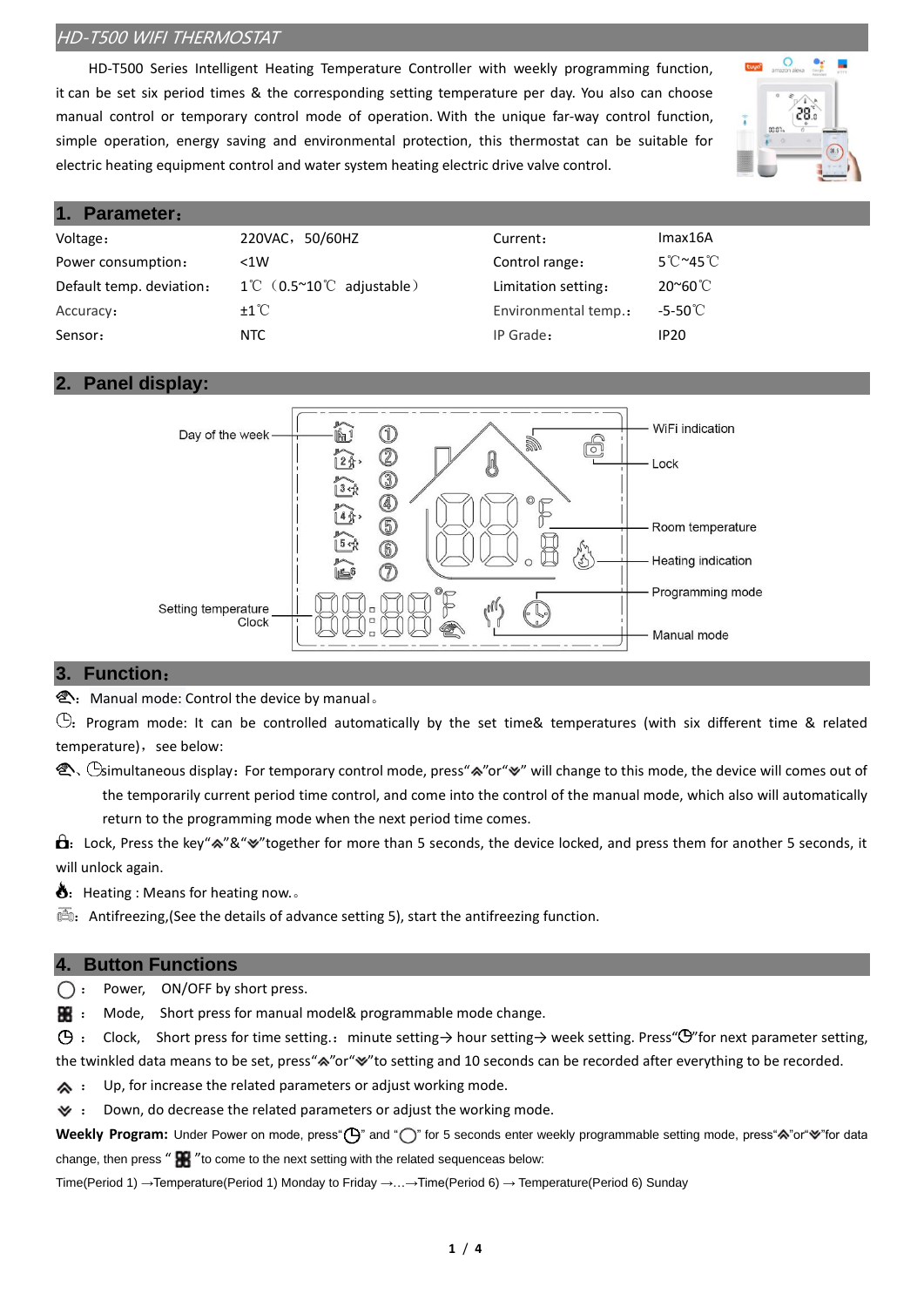|  |  | (see below attachment, each previous Period setting time can't exceed the next Period time) |  |
|--|--|---------------------------------------------------------------------------------------------|--|
|  |  |                                                                                             |  |

| <b>Periods</b><br><b>Icon</b> | Weekday (Monday ~ Friday) |             | <b>Weekend (Saturday)</b> |             | <b>Weekend (Sunday)</b> |             |                    |
|-------------------------------|---------------------------|-------------|---------------------------|-------------|-------------------------|-------------|--------------------|
|                               |                           | <b>Time</b> | <b>Temperature</b>        | <b>Time</b> | <b>Temperature</b>      | <b>Time</b> | <b>Temperature</b> |
|                               | ĥ1                        | 06:30       | $21^{\circ}$              | 06:30       | $21^{\circ}$            | 06:30       | $21^{\circ}$       |
| 2                             | ▶<br>$2\frac{8}{3}$       | 08:00       | $18^{\circ}$ C            | 08:00       | $18^{\circ}$ C          | 08:00       | 18°C               |
| 3                             | $\overbrace{134}$         | 11:30       | $21^{\circ}$              | 11:30       | $21^{\circ}$ C          | 11:30       | $21^{\circ}$       |
| 4                             | $\mathbf{1}_{\hat{A}}$    | 12:30       | $18^{\circ}$ C            | 12:30       | 18°C                    | 12:30       | 18°C               |
| 5                             | $\sqrt{5}$                | 18:00       | $21^{\circ}$              | 18:00       | $21^{\circ}$ C          | 18:00       | $21^{\circ}$       |
| 6                             | $\sim$<br>$\mathbb{R}^6$  | 22:30       | $16^{\circ}$ C            | 22:30       | $16^{\circ}$ C          | 22:30       | $16^{\circ}$ C     |
| -                             | A distance and a addition |             |                           |             |                         |             |                    |

## **5. Advanced setting**:

Under Power off status, press " $\bigoplus$ "&" $\bigodot$ "simultaneously for 5 seconds for coming into the advance setting mode, the screen will display all the related No. & dates, then press "*N*" or "V" for dates, change, then press "B" "to come to the next setting, All of the parameters will be kept in record after press " $\bigcup$ " after finish setting.

| Code        | <b>Option</b>                      | <b>Default</b><br>parameters | <b>Details</b>                                                                |
|-------------|------------------------------------|------------------------------|-------------------------------------------------------------------------------|
| 1 Adj       | Room Temperature Calibration       | $-2$                         | $-9^{\circ}$ C ~ +9 $^{\circ}$ C                                              |
|             |                                    |                              | In: internal sensor (to control and protect the temperature)                  |
| 2Sen        | Sensor type                        | In                           | OU: external sensor (to control and protect the temperature)                  |
|             |                                    |                              | AL: internal/external sensor (internal sensor is for room temperature         |
|             |                                    |                              | controlling, external sensor is for temperature protection)                   |
| 3Lit        | <b>High Temperature Protection</b> | 50.0                         | $5 - 60^\circ$                                                                |
| 4dif        | Switching Deviation                | 1                            | $1 - 5^\circ C$                                                               |
|             |                                    |                              | On: Function turned on                                                        |
| 5Ltp        | Low Temperature Protection         | Off                          | Off: Function turned off                                                      |
| 6Hit        | Max. Set Temp.                     | 45                           | $35 - 95^{\circ}$ C                                                           |
| 70EN        | Open window detect function        | <b>OFF</b>                   | On: Function turned on                                                        |
|             | (OWD)                              |                              | Off: Function turned off                                                      |
| 8Otl        | <b>OWD Detect Time</b>             | 15                           | Range: 2~30min                                                                |
|             | OWD Drop temp. select              |                              | Range: 2~4℃                                                                   |
| 9Otp        | (Within detect time)               | 2                            |                                                                               |
| 0Pdt        | OWD Delay time select (Recover     | 30                           | Range: 10~60min                                                               |
|             | to previous working status)        |                              |                                                                               |
| <b>AFAC</b> | <b>Factory Reset</b>               |                              | when show"-"and keep press " $BB$ " for 5 seconds until show"- - -", it means |
|             |                                    |                              | return to the restore factory reset                                           |

# **6. Installation:**

1. Release the front cover by inserting a screwdriver into bottom crack.

2. Connect wires as the diagram, then tighten the screw.

3. Mounted the backing plate in the wall socket by screwdriver.

4. Connect the back power & front plate with insert the Conductive pin into the socket, then match the slot and press slightly to make them matched well.

### **7. Connecting Diagram**

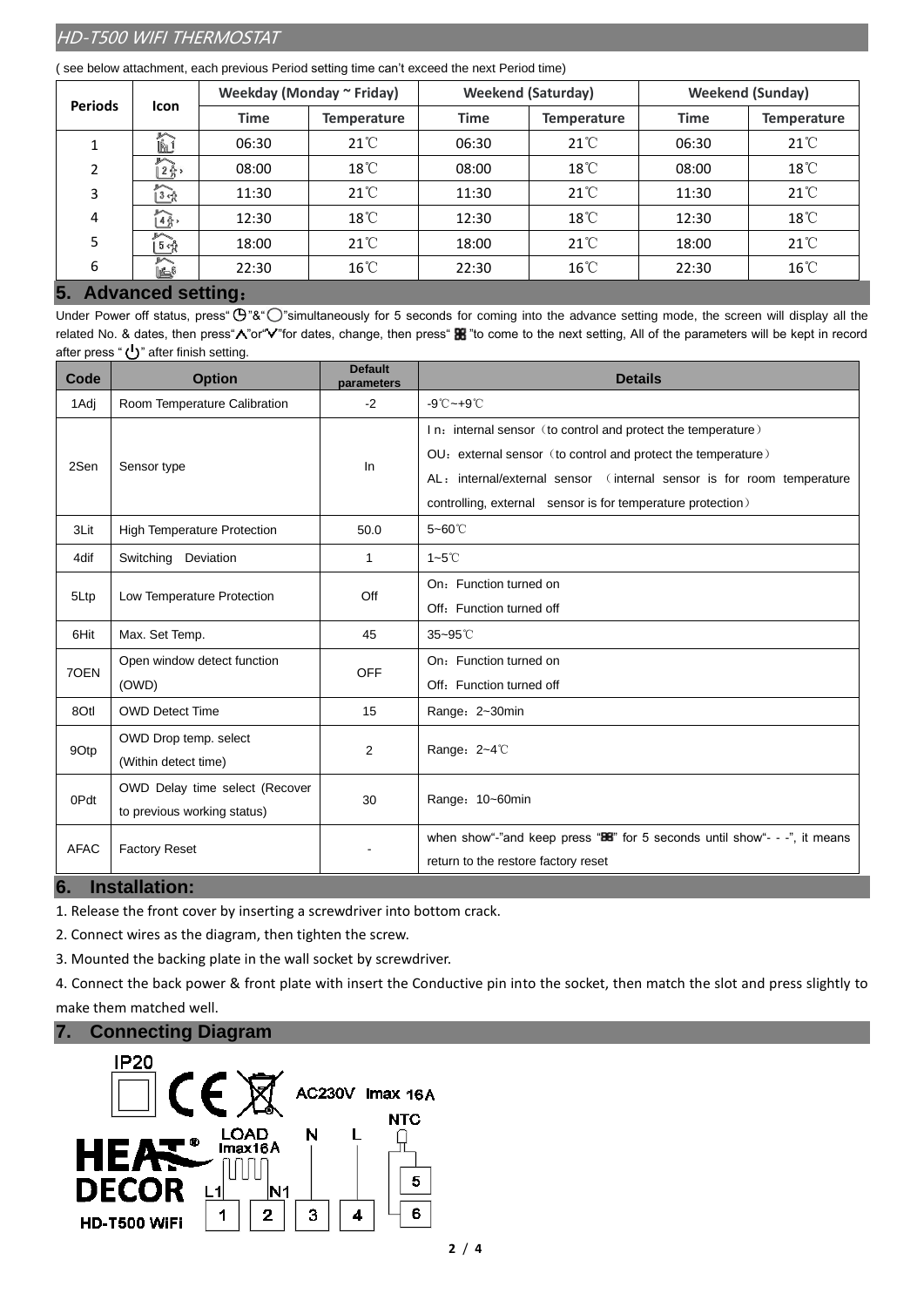#### *\* Below Information Available for WiFi Thermostat Only*

# **8. WIFI connection & operation**



| $\mathcal{D}$ in $\mathcal{P}$ in $\mathcal{P}$ |                           | (0 95 1 1 1:02               |
|-------------------------------------------------|---------------------------|------------------------------|
| $A \vee$                                        |                           | $0$ $\oplus$                 |
| <b>⊘ Cloudy</b>                                 |                           |                              |
| $30^{\circ}$ C<br>Outdoor Tem                   | слоенеnt<br>Outdoor PM2.5 | Excellent<br>Outdoor Air O., |
| All Devices                                     |                           | Living room Bedroon          |
|                                                 |                           |                              |
|                                                 |                           |                              |
|                                                 | T.<br>٥                   |                              |
|                                                 |                           |                              |
|                                                 | No devices                |                              |
|                                                 | <b>Add Device</b>         |                              |
|                                                 |                           |                              |
|                                                 |                           |                              |

1. Scan above QR Code or sourcing the Apps "Smart Life" Or "TuyaSmart" at App Store.



4. Long press thermostat button **" " & " "** key, until **" "**icon shown on LCD and flashing, then click "Confirm indicator rapidly blink"

2. Account registration first, click "**+**" in the upper right corner of the main interface to add device.



5. Enter Wi-Fi password and click "Confirm", then click "Continue" to pair the devices



3. Please select "Thermostat" in "Small Home Application"



6. Waiting a few seconds till the device added successfully, click "Completed" to device main interface